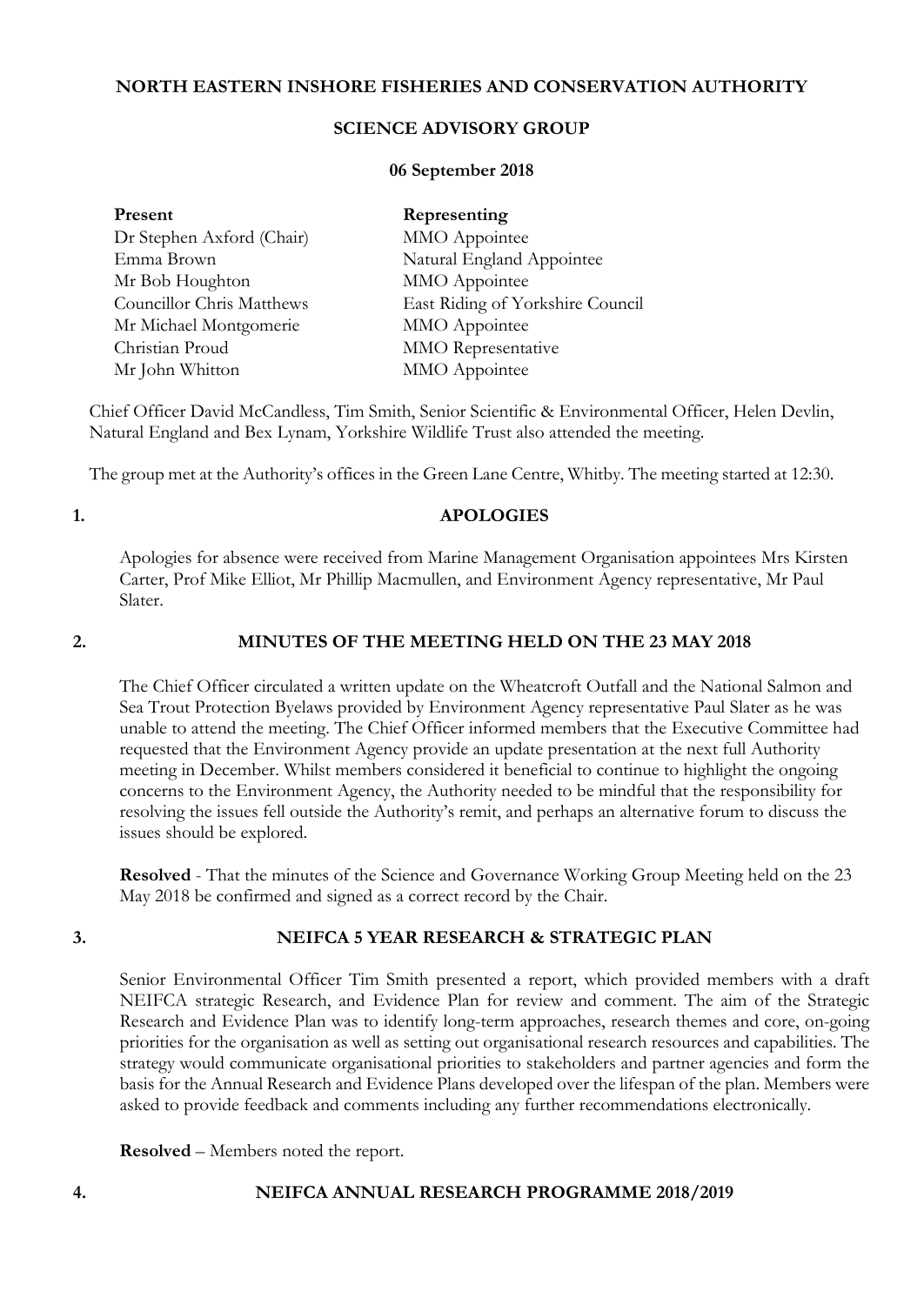The Senior Environmental Officer Tim Smith presented a report providing members with a draft copy of the scientific and environmental work programme for the 2018/19 season. The Authority's environmental and scientific work is supported by a detailed offshore and land-based programme of survey work linking to the delivery of the overarching annual plan. The Research and Evidence Annual Plan is the key to planning and operational document where actions and priorities can be agreed in context. The aim of the document is to identify continuing and new priorities for the organisation during the 2018-2019 period. Members discussed the report and suggested it would be useful to include the frequency of planned progress updates in relation to the ongoing delivery of the plan.

**Resolved –** Members noted the report.

### **5. SCALLOP SURVEY PLAN**

The Senior Environmental Officer Tim Smith provided a presentation updating on the planned monitoring and assessment work in relation to the scallop dredge fishery over the 2018/19 season and subsequent years. The presentation included information on the current scallop stock data, underwater video camera stills, proposed potting stations and comparisons from the 2016, 2017 and 2018 season. Members were supportive of the proposed sampling regime and recommended the inclusion of some comparative data and camera work on grounds both inside and outside the 6 nautical mile boundary.

**Resolved –** Members noted the report and supported the amended proposed sampling regime for 2018  $-2021.$ 

### **6. COCKLE STOCK ASSESSMENT REVIEW**

The Senior Environmental Officer Tim Smith presented a report to update Members on the results of the 2018 cockle stock assessment surveys and to provide an overview of previous years sampling. The main cockle beds located within the Humber and the Tees estuaries have been subject to annual surveys since 2013. The beds in the Tees are located in two small areas at Bran Sands and Middleton Basin and in the Humber, across a wider area of foreshore known as Wonderland, on the main bathing beach at Cleethorpes in North East Lincolnshire. Officers do not consider these areas capable of sustaining any manageable long-term commercial exploitation. Further to considerations surrounding stock levels, neither the Tees nor the Humber are currently classified by the Food Standards Agency as bivalve production areas and cannot therefore support any legal commercial exploitation at this time. Given these factors, in accordance with the supporting byelaw regulation, officers had notified stakeholders of the intention to maintain existing closures until at least the end of the closed season in August 2019 and no permits would be issued during the 2018/2019 'open' season. Members discussed the stock assessment survey programme, and agreed that surveys should be carried out every other year as it is unlikely the cockle beds would support any legal commercial exploitation for the foreseeable future.

**Resolved** – Members noted the report and supported the recommendation that future cockle stock assessment surveys should be carried out every other year.

#### **7. LICENSING AND CONSENTS UPDATE**

The Senior Environmental Officer Tim Smith updated members on marine licensing and consent applications reviewed by officers since the last meeting on the 8 March 2018. Most of the applications were for relatively routine activities or would have limited interaction/impact on marine fisheries. An EIA scoping report for a new long sea outfall at Withernsea had been notified and a consent summary would be circulated to members when the full application was received.

**Resolved** – Members noted the report.